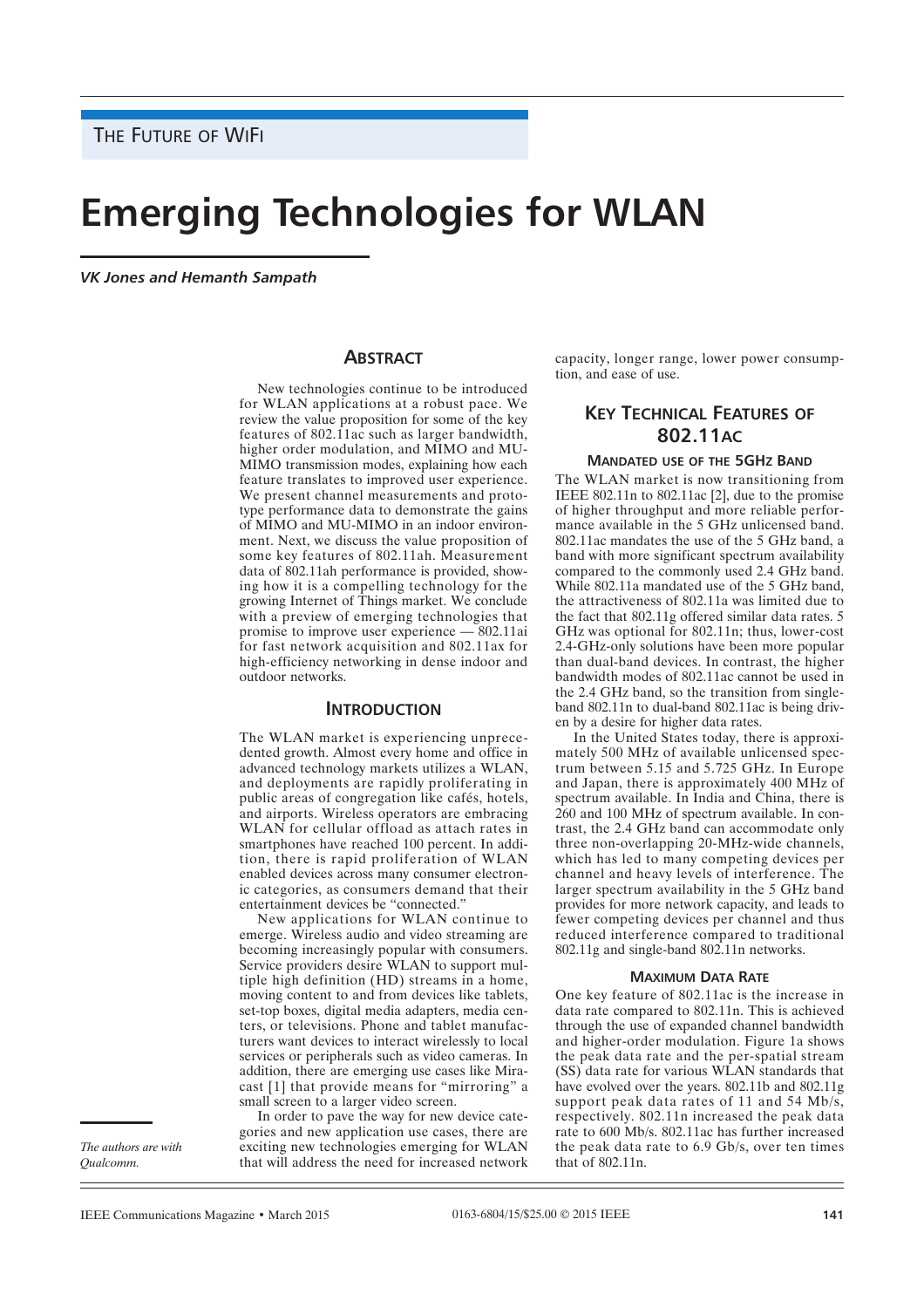

**Figure 1.** a) Peak data rate and the per-spatial stream (SS) data rate of WLAN technologies; b) rate-over-range of three spatial stream 802.11ac and 802.11n devices.

# **WIDER BANDWIDTH AND HIGHER ORDER MODULATION**

802.11ac introduces three new expanded channel bandwidth modes: 80, 160, and 80+80 MHz, while also defining support for 20 and 40 MHz bandwidth modes to match channel bandwidth modes of 802.11n and 802.11g. The 80 and 160 MHz transmissions use contiguous spectrum, while the  $80+80$  MHz mode allows the construction of the transmitted signal to occupy separate 80 MHz segments. The 80 MHz transmissions use 234 data tones per orthogonal frequencydivision multiplexing (OFDM) symbol, which more than doubles the data rate compared to an 802.11n 40 MHz transmission that only uses 108 data tones. The  $160$  and  $80+80$  MHz transmissions use exactly twice the number of data tones as the 80 MHz transmission, thereby doubling the data rate further.

802.11ac introduces the use of 256-quadrature amplitude modulation (QAM) [2]. Two forward error correction (FEC) coding rates are defined: 3/4-rate and 5/6-rate. As a comparison, 802.11n supports up to 64-QAM with these same coding rates. Thus, 802.11ac achieves a 33 percent increase in peak data rate over 802.11n.

The combination of higher-order modulation and increased channel bandwidth enables an 802.11ac device to support approximately three to six times higher data rate compared to an 802.11n device for the same number of antennas or spatial streams (SSs). 802.11n achieves a maximum of 150 Mb/s per SS (108 data tones in 40 MHz of bandwidth with a maximum of 5.0 bits per tone). This results in a maximum data rate of 600 Mb/s, assuming the maximum supported 4 SS multiple-input multiple-output (MIMO) transmission of 802.11n. 802.11ac reaches 433 Mb/s per SS using 80 MHz channel bandwidth (234 data tones with 6.67 bits per tone), and 867 Mb/s per spatial-stream using 160 or 80+80 MHz bandwidth. This results in a maximum data rate of 6.9 Gb/s, assuming the maximum supported 8 SS MIMO transmission of 802.11ac.

While 6.9 Gb/s is an eye-catching maximum data rate, a more commonly cited advantage of 802.11ac is the ability to cross the 1 Gb/s barrier with small form-factor devices [6]. A two-antenna 802.11ac device (using a maximum of two SSs) can support a maximum data rate of 1.73 Gb/s. Furthermore, an 802.11ac device can surpass the data rate of an 802.11n device, but with much lower complexity and cost. For example, an 802.11n device requires three antennas (three spatial streams) to achieve a similar data rate (450 Mb/s) as a single-antenna 802.11ac device.

#### **RATE-RANGE**

In addition to increasing the maximum data rate, these enhancements also lead to improved rateover-range performance of 802.11ac compared to 802.11n. Figure 1b shows simulated performance of both technologies, using a path loss model validated with measurements from a large home. Both technologies support three spatial streams, and have three transmit and receive antennas  $(3 \times 3)$ . The figure shows the TCP/IP throughput vs. the distance between the wireless devices.

From Fig. 1b, it can be seen that the 802.11ac devices can connect at twice the range of the 802.11n devices, at the maximum TCP/IP throughput of the 802.11n device (approximately 280 Mb/s). For an end user, this translates to 802.11ac devices experiencing higher throughputs across most locations in a home/office environment. Another observation from Fig. 1b is that the peak rate of the 802.11ac device is three times that of the 802.11n device. For the end user, this translates to 802.11ac-enabled devices experiencing much higher throughput for inroom and peer-to-peer scenarios.

Improved 802.11ac data rates translate to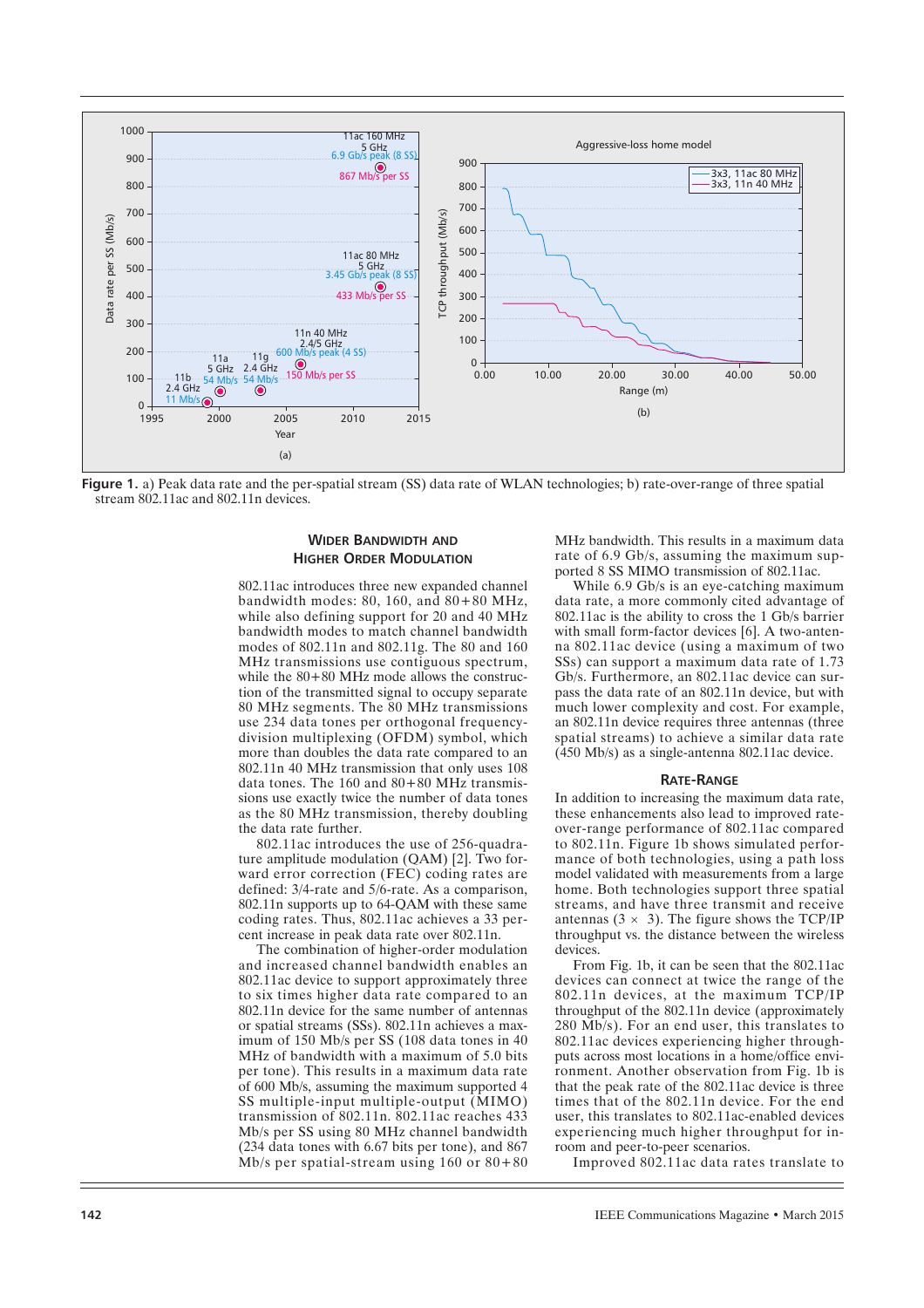improved application layer throughputs for the same latency. For example, a single-antenna 802.11ac 80 MHz device (433 Mb/s data rate) can support approximately 200 Mb/s application throughput with a 20 ms latency limit. In comparison, a single antenna 802.11n 40 MHz device (150 Mb/s data rate) can support approximately 70 Mb/s throughput with the same latency constraint. Improved 802.11ac data rates also translate to a reduction in application layer latency relative to 802.11n. A single-antenna 802.11ac device (433 Mb/s data rate) can support 100 Mb/s throughput with less than 5 ms latency. In comparison, a single-antenna 802.11n 40 MHz device (150 Mb/s data rate) requires more than 100 ms latency.

Another important benefit of improved data rate is improved battery life due to lower joulesper-bit consumption in a variety of applications like video streaming, Miracast [1] and file transfers. In a typical commercial handset with an integrated CPU running a file transfer application, the measured time for a file transfer was 0.3 s using 802.11ac with 80 MHz bandwidth. That same file size consumed 0.84 s when using 802.11n with 40 MHz bandwidth. This reduction in device on time to complete a task resulted in 2.3 times lower energy consumption when using 802.11ac relative to 802.11n, despite the fact that the instantaneous power consumption for 802.11ac was slightly higher than when using 802.11n.

#### **EIGHT SPATIAL STREAMS**

802.11ac introduces support for up to eight SSs, compared to 802.11n, which defines up to four SSs. In 802.11ac, equal modulation is applied to all SSs for a particular user. Specifically, the transmitter bits are encoded, interleaved and modulated according to one of 10 prescribed modulation and coding scheme (MCSs) and then spatially mapped to physical antennas. The spatial mapping between the SSs and antennas is implementation-specific, and may be frequencydependent and include transmit steering or precoding matrices [2].

At Qualcomm Incorporated, we conducted extensive indoor channel measurements [3, 4] in an enterprise setting to assist in the construction of the IEEE 802.11ac channel model. Figure 2 illustrates some results from a measurement campaign in one of our office buildings. More than 3500 MIMO channel measurements were made in 12 locations, spanning both line-of-sight (LOS) and non-line-of-sight (NLOS) scenarios, with up to 98 dB of path loss. Measurements were made with up to 16 antennas at both ends of the link, so a comparison can be made of achievable throughput for various numbers of antenna configurations. Figure 2 shows results for  $4 \times 4$ ,  $8 \times 8$ , and  $16 \times 16$  achievable data rates. The achievable data rate was computed by recording the MIMO channel realization across 64 tones in a 20 MHz bandwidth, computing the receiver post-processing signal-to-interferenceplus-noise ratio (SINR) assuming a minimum mean square error (MMSE) receiver, and mapping it to the 802.11n physical layer (PHY) rate table using 52 tones for data.

It can be seen from Fig. 2 that data rate scales



**Figure 2.** MIMO channel measurements in indoor environments.

with MIMO channel dimension beyond  $4 \times 4$  to a large number of antennas. This is attributed to the rich indoor scattering environment, leading to a large number of supported spatial modes even for a  $16 \times 16$  antenna configuration. In most locations, antennas spaced 1/2 wavelength apart observe channel realizations with low correlations that provide almost linear growth of achievable data rate vs antenna dimension. While eight-SS support may seem particularly challenging to accommodate in a small form-factor device, it should be noted that using co-located cross-polarized antennas can save significant space, and that many retail WLAN access points (APs) have more than 10 antennas today. In fact, with additional channel measurements, we observed that using co-located cross-polarized antennas lead to minimal loss in channel capacity in an indoor environment. It was our desire to exploit this spatial capacity, while recognizing the feasibility issues of using more than two antennas at a station device, which led us to promote multi-user MIMO (MU-MIMO) for 802.11ac.

#### **MULTI-USER MIMO**

In 802.11n, a transmission to a device happens using single-user (SU) MIMO modes, where the data rate to a device scales with the minimum number of antennas of each devices. An 802.11n access point (AP) must transmit data using timedivision multiplexing (TDM) to different devices, attempting to divide up the network throughput between stations. Unfortunately, 802.11n network capacity is then limited by lower-cost devices that have a smaller number of antennas.

802.11ac MU-MIMO transmission modes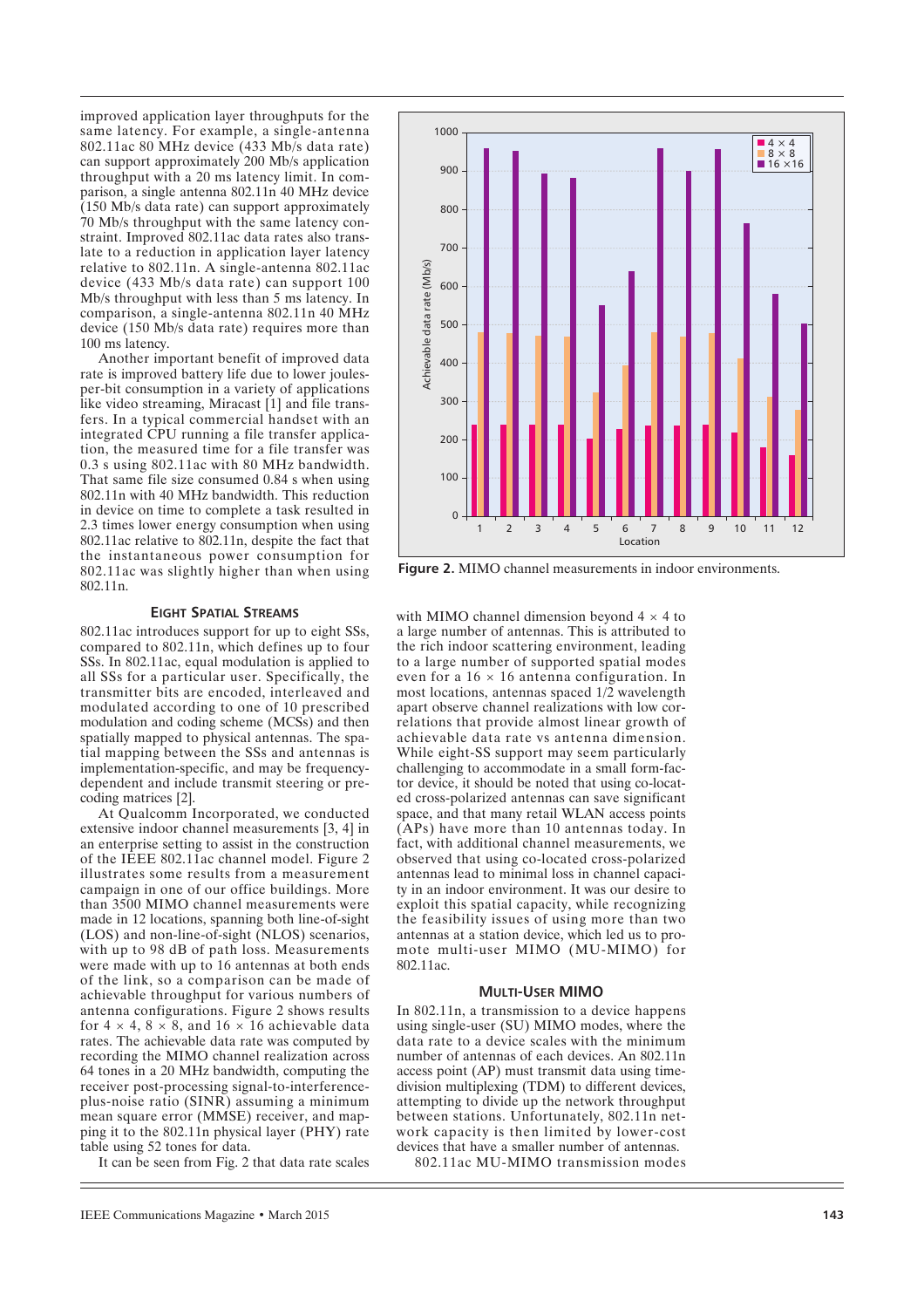

**Figure 3.** Illustration of MU-MIMO 802.11ac and SU-MIMO 802.11n.

allow simultaneous transmissions to multiple devices using space-division multiplexing (SDM), as depicted in Fig. 3. This significantly improves the spectral efficiency of a WLAN when there are stations with limited numbers of antennas. Essentially, MU-MIMO captures the maximum spatial capacity without requiring all individual stations to have a large number of antennas. The 802.11ac standard allows a MU-MIMO transmission to be sent to up to four simultaneous stations. Each station may receive up to four SSs, but the total number of SSs in a MU-MIMO transmission does not exceed eight total SSs summed across all stations.

As an example, consider a WLAN network where the AP, utilizing four antennas, serves downlink traffic to a laptop with two antennas and a handset with one antenna. Even though an AP may support four SS MIMO (i.e., 1.73 Gb/s data rate in 80 MHz), only two SS transmissions (i.e. 867 Mb/s) can be supported to the laptop, and only a single SS can be transmitted to the handset (i.e., 433 Mb/s) due to the antenna limitations at the stations. Without MU-MIMO, the AP must TDM data to both devices and incur some additional medium access contention overhead. Hence, the network capacity with both devices drops to less than the average of the two rates (e.g., less than 650 Mb/s). The singleantenna handset device creates a capacity bottleneck for the two-antenna device.

Using MU-MIMO, the AP can transmit data to both devices simultaneously, avoiding additional contention overhead and increasing the network data rate to 1300 Mb/s. MU-MIMO delivers MIMO network capacity, but without the requirement of many antennas at the stations.

An important benefit of an 802.11ac network is the reduction of station-side complexity. Thus, 802.11ac can be viewed as a technology that lowers network deployment costs. This is because in an 802.11ac MU-MIMO network, performance is not sacrificed with the addition of stations with fewer antennas. Fewer antennas means lower-cost station devices with fewer analog chains and with digital circuitry built for fewer SSs. As a result, an 802.11ac device can have a smaller number of antennas than an 802.11n device, but support much higher network throughput compared to an 802.11n device. A Qualcomm over-the-air MU-MIMO prototype has demonstrated that a lower-complexity 802.11ac network with a  $4 \times 4$  AP and three single-antenna stations has similar network throughput as a more complex 802.11n network with a  $4 \times 4$  AP and three  $3 \times 3$  station devices, even when both types of networks use the same channel bandwidth.

Transmit beamforming and MU-MIMO require knowledge of the channel state to compute a precoding or steering matrix that is applied to the transmitted signal to optimize reception at one or more stations. The 802.11ac standard employs an explicit channel sounding and feedback protocol that works as follows. Upon gaining access to the medium, the AP transmits a Null Data Packet (NDP) Announcement Frame, identifying the stations for which it wants to collect channel state information for a subsequent MU-MIMO transmission, followed by an NDP frame. The first identified station in the NDP Announcement Frame then estimates the downlink channel from the NDP and feeds back the channel state information (CSI) to the AP. The remaining identified stations send CSI feedback upon subsequently being polled. The AP can then calculate the MU-MIMO precoding weights and use them in subsequent MU-MIMO data transmissions to the relevant stations. One positive consequence of the 802.11ac MU-MIMO specification is that it led to a unification of an underlying transmit beamforming feedback mechanism. This fact accelerated the industry adoption of transmit beamforming, and cleared up the confusion surrounding the multiple defined methods of 802.11n.

#### **MU-MIMO PERFORMANCE**

During the development of the 802.11ac specification, we validated the performance of MU-MIMO over the air (OTA), using custom software and utilizing a four-antenna 802.11n mini-PCIe card containing the Qualcomm WCN 1320 chip (Fig. 4a).

Similar to how 802.11ac is defined, the AP transmitted one NDP to multiple stations. Each station in the network then estimated the downlink channel from the NDP and sequentially transmitted back the CSI data to the AP using an 802.11n packet. The AP used the CSI to calculate the MU-MIMO MMSE precoder and then transmitted a single precoded SS to each station simultaneously. The OTA prototype was equipped with a tool to plot a raw packet-bypacket data rate over time. Physical layer data rates per packet were calculated by determining the receiver post-processing SINR and mapping SINR to an appropriate 802.11n or 802.11ac MCS. Much of the testing used the four-antenna AP device in Fig. 4a, but to test the full capabilities of the 802.11ac MU-MIMO specification, we also built a custom eight-antenna AP that could enable transmissions of up to eight SSs distributed across multiple stations.

Figure 4b shows a representative snapshot of 802.11n SU-MIMO, 802.11ac SU-MIMO, and 802.11ac MU-MIMO PHY data rates. The network configuration uses a four-antenna AP, three one-antenna stations, 40 MHz bandwidth (BW), and long guard interval. Figure 4b shows data collected at in-room distances between the AP and stations, so there was a high signal-to -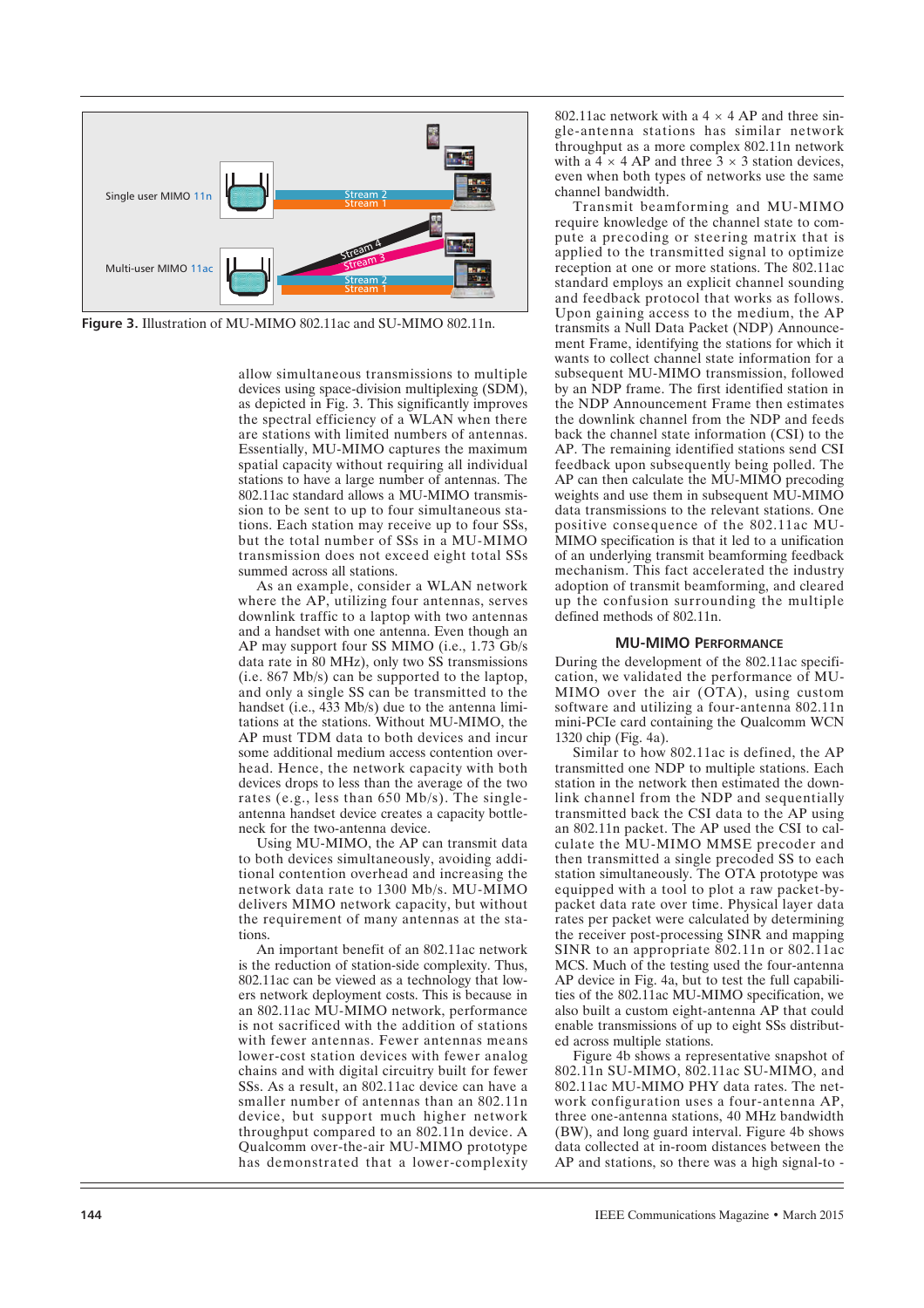

*MU-MIMO provides an improvement of approximately three times the data rate over baseline 802.11n transmissions in this scenario. These gains were realized even when the AP and stations were in LOS channel conditions, and even with stations placed as close together as possible.*

**Figure 4.** a) 4 × 4 802.11n mini-PCIe card and MU-MIMO access point; b) time snapshot from OTA MU-MIMO prototype in LOS, high SNR scenario.

noise ratio (SNR) for each link. It should be noted that no MAC layer adaptive rate control or rate averaging across packets was employed. It can be seen from Fig. 4b that the 802.11n SU-MIMO transmissions are saturated at the maximum 802.11n MCS of 64-QAM rate 5/6 (135 Mb/s), leading to an effective data rate per station (STA) of 45 Mb/s, including the TDM factor of three. The 802.11ac SU-MIMO transmissions are saturated at the maximum MCS of 256-QAM rate 5/6 (180 Mb/s), leading to an effective data rate per STA of 60 Mb/s, including the TDM factor of three.

MU-MIMO provides an improvement of approximately three times the data rate over baseline 802.11n transmissions in this scenario. These gains were realized even when the AP and stations were in LOS channel conditions, and even with stations placed as close together as possible. This is in alignment with channel measurement data presented earlier, where it was explained that even a half-wavelength antenna spacing leads to a very high number of available spatial dimensions. In practice, despite close proximity or LOS channel conditions, there remains enough local scattering from walls, floors, ceilings, and the device itself to create a rich multipath environment.

Another important finding, illustrated in Fig. 4b, is that MU-MIMO transmissions are robust to a noisy or rogue station that may send outdat-

ed or otherwise inaccurate CSI feedback (due to either Doppler or poor implementation). In the data-rate-versus-time plot, STA-0 was subjected to a high Doppler event by rapidly waving the handheld device. As a result, the CSI feedback from STA-0 was typically outdated once the MU-MIMO transmission occurred. This reduction in CSI fidelity for STA-0 directly impacts the STA-0 data rate and not that of other STAs in the MU-MIMO group. Intuitively, this can be explained as follows. In high SNR regimes, MMSE-based transmit precoding schemes approach the zero-forcing precoder, where transmissions to a given station occur in the nullspace of other stations. If a station's CSI (and hence its null-space information) is incorrect at the AP, only that station suffers from interference as transmissions to other stations will no longer be in the null-space of the station.

Figure 5a shows a representative plot of the median system throughput over a two-hour period of time vs. the total number of MU-MIMO SSs (Nss) used across all stations. We see that maximum system throughput is obtained when the total number of MU-MIMO SSs is approximately 75 percent of the total number of AP antennas. For an AP with four antennas, throughput is maximized with three total SSs. An eight antenna AP can maximize throughput using six total SSs. For less than 75 percent loading, system throughput is proportional to the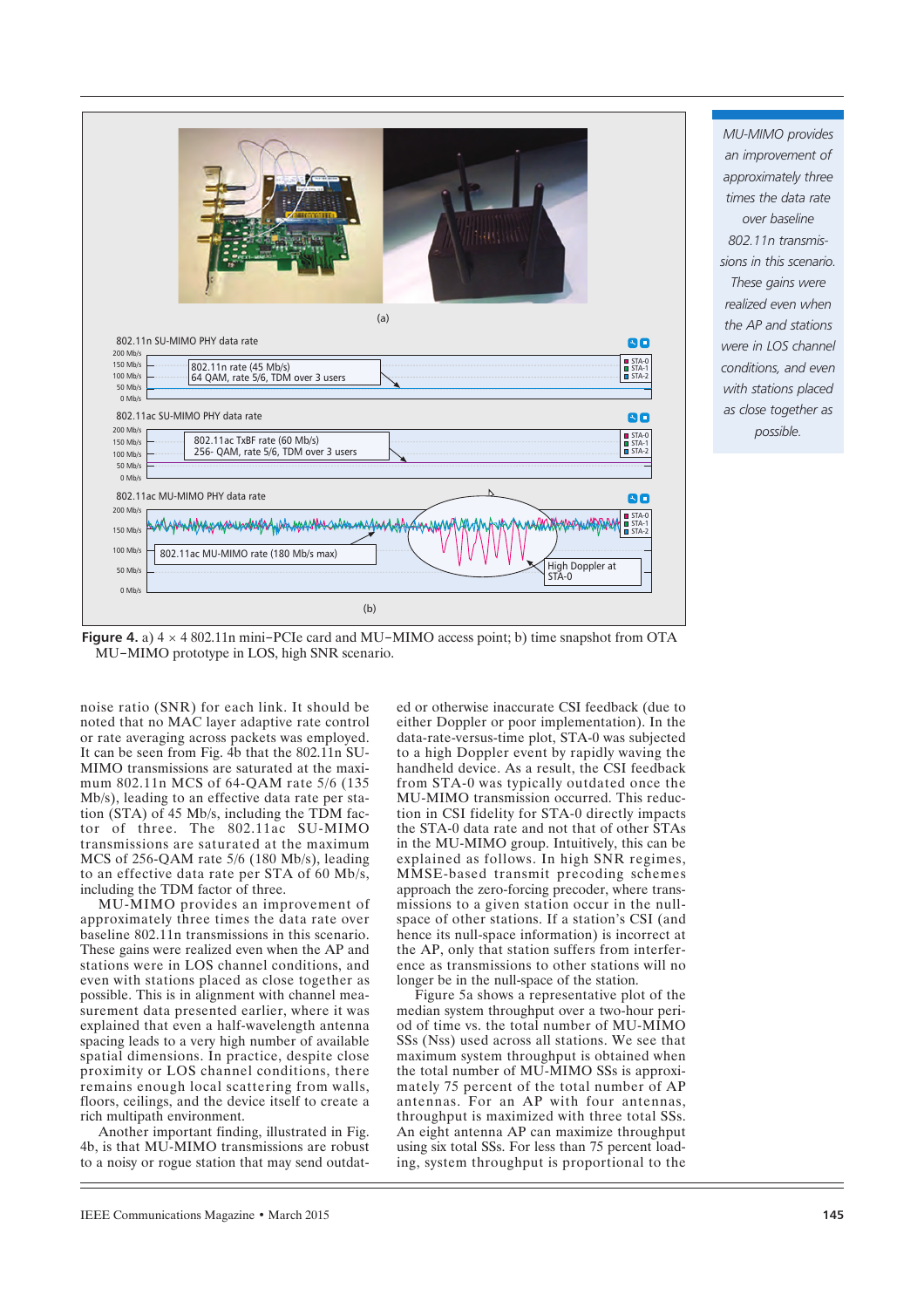

**Figure 5.** a) Median throughput vs. total number of MU-MIMO spatial streams (Nss) across all STAs; b) CDF of MU-MIMO post-processing SINRs with 1 Rx antenna and 2 Rx antennas (interference nulling enabled); c) MU-MIMO post-processing receiver SINRs, over time, for different user test cases (TC): TC1 — watching a movie; TC2 — typing on the keypad; TC3 holding the device to the ear; TC4 — walking.

number of SSs, and inter-stream interference tends to be negligible. However, beyond 75 percent loading, the throughput loss due to interstream interference exceeds any additional throughput gains due to increased number of spatial streams. That level of inter-stream interference is dependent on the noise floor of the station devices, along with the transmit error floors due to common analog impairments in an AP. This demonstration of MU-MIMO employed devices that have 3 dB margin to the error vector magnitude requirements in the 802.11ac specification.

If a station has additional antennas beyond the number of spatial streams assigned to it in a MU-MIMO transmission, the surplus antenna(s) can be used to cancel interference created by MU-MIMO streams intended for other stations [5]. This is enabled by the design of the long training field(s) (LTFs) in 802.11ac, allowing the receiver to estimate the channel corresponding to all MU-MIMO spatial streams. Figure 5b demonstrates the improvement of post-processing receiver SINR due to interference nulling. The figure shows the cumulative distribution function (CDF) of post-processing SINR collected from a network configuration where three stations each receive one spatial stream from a four-antenna AP. One of the stations has two receive antennas and uses the extra antenna to cancel any interference from other streams. The SINR is logged from the stations during a twohour period in a busy lab environment. In this scenario, interference nulling provides a 5 dB median SINR gain for the station with two receiver antennas.

Figure 5c demonstrates another observation about the performance of MU-MIMO with handheld devices, which will exhibit repeated small movements associated with stationary use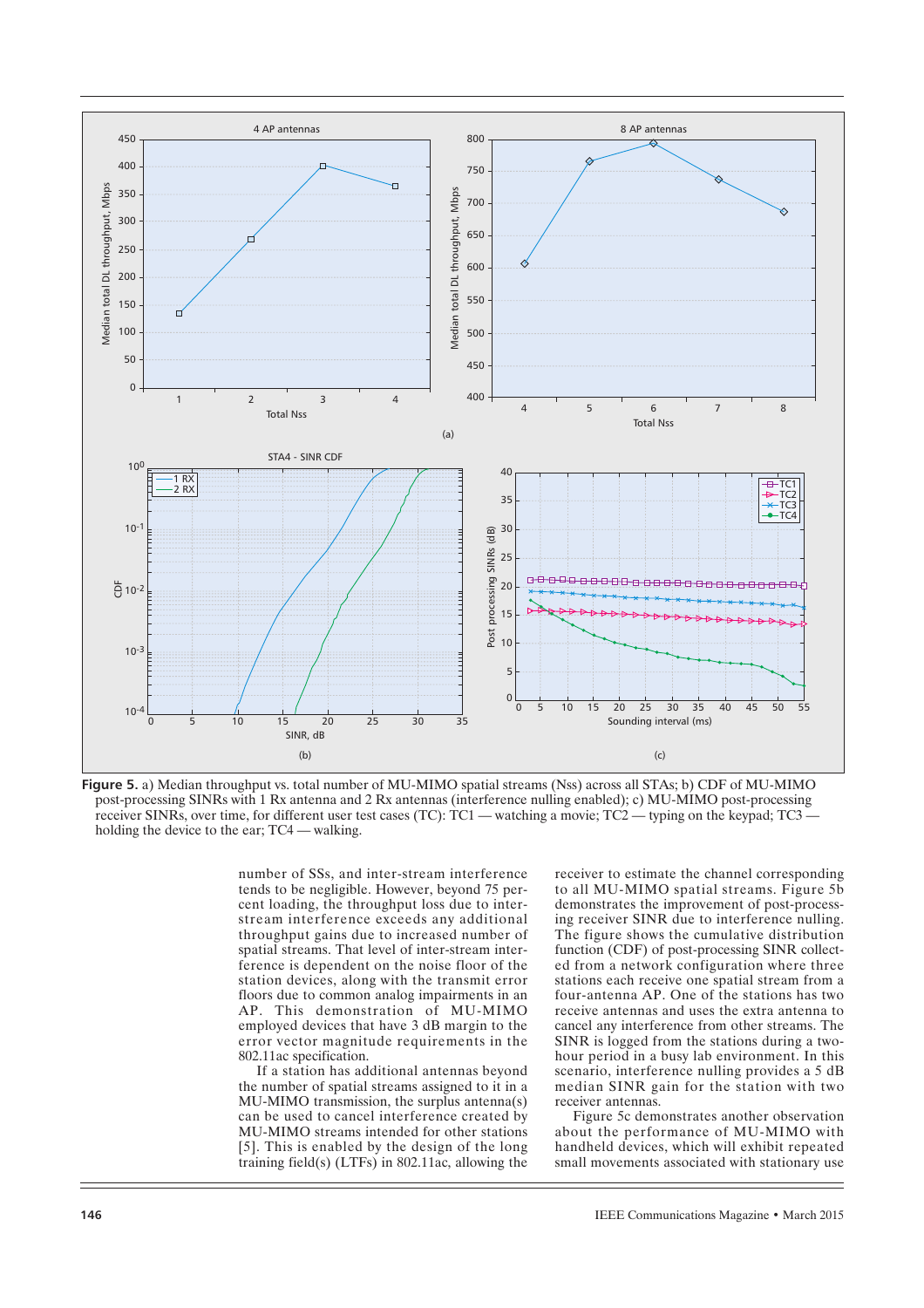cases such as watching a movie, typing the keypad, and holding the device to the ear. For reference, performance with a station experiencing walking speeds was also recorded. For each test case, multiple tests were run across a variety of LOS and NLOS conditions, with varying path loss. The stations are actual handset mockups in order to encourage users to interact as if they were using a real phone. In addition, different test subjects were used to gather diverse data. For each test, post processing SINRs were recorded for a minute of time. The main observation is that for typical stationary use cases, degradation in the post-processing SINR is at most 3 dB for a CSI feedback delay of 50 ms. Therefore, MU-MIMO works well with handheld devices and typical use cases.

For the higher Doppler rate walking test, where the test subject is walking with the mockup antenna placed to the user's ear, the degradation in SINR is  $\sim$ 10 dB for a CSI feedback delay of 50 ms. With immediate CSI feedback, the performance degradation was less than 3 dB. Thus, for mobility use cases, immediate feedback is required for good performance.

Future technology enhancements like uplink MU-MIMO can be used to reduce CSI feedback overhead in order to improve downlink MU-MIMO performance even in mobility use cases.

# **802.11AH FOR INTERNET OF THINGS AND EXTENDED-RANGE WLAN**

# **INTRODUCTION**

The wireless industry is poised for high growth in the wireless sensor market, with applications across home and industrial automation, healthcare, energy management, and wearable devices. The home automation category includes devices such as temperature, moisture, and security sensors. They are often small form-factor devices that are battery-powered and headless, but require whole-home coverage (including attics, backyards, basements, and garages). Unfortunately, the market is fragmented with multiple non-interoperable technologies, some with coverage issues and some with non-user-friendly network configuration and deployment issues.

The IEEE 802.11ah Task Group is developing a specification for the license-exempt bands below 1 GHz, targeting such lower-data-rate and longer-range applications for devices commonly referred to as the Internet of Things. 802.11ah enables a "lower band of Wi-Fi," augmenting the traditional 2.4 and 5 GHz bands used today.

# **802.11AH FEATURES AND SUPPORTING MEASUREMENTS**

The 802.11ah Draft Specification [7] defines mandatory 1 and 2 MHz BW modes that are globally interoperable. These modes are ideally suited for devices that require low power consumption and long-range connection to an AP. In addition, there are optional 4, 8, and 16 MHz modes for the more traditional WLAN use cases, which can be used in regulatory domains that allow larger BW. The 802.11ah modes enable a wide range of data rates between 150 kb/s to 78 Mb/s per spatial stream. The lowest data rate of 150 kb/s is enabled by the use of 1 MHz bandwidth, 2× repetition coding, 1/2-rate FEC coding, and binary phase shift keying (BPSK). For four SSs, the maximum data rate is 312 Mb/s. 802.11ah inherits the advanced FEC and spatial diversity schemes from 802.11ac. This rich data set and robustness enable a wide variety of use cases pertaining to the Internet of Things such as sensors, wireless audio, security cameras, wireless video, and Internet connectivity.

Qualcomm Incorporated has conducted measurement studies across several single-family  $(2400-5000 \text{ ft}^2)$  U.S. homes [8] to demonstrate the improved range characteristics of 802.11ah modes in the 900 MHz unlicensed band. Our measurements revealed more than a 10 dB range advantage of 802.11ah over 802.11n and 802.11b. In the measurement campaign, the APs were placed in typical locations, and measurements were made at multiple locations around the home, including backyards, garages, and basements. At each location, the median path loss and SNR were measured in both the 900 MHz and 2.4 GHz bands. These measurements were combined with 802.11n (20 MHz) and 802.11ah (1, 2, 4, and 8 MHz) receiver sensitivity performance targets to estimate the supported physical layer data rates at each location. The data rate computation assumed an AP with two antennas and stations with a single antenna. In addition, an 8 dB obstruction loss was applied to account for possible realistic obstructions like human bodies and furniture. The data rates reflect uplink performance assuming only 4 dBm of transmit power from stations. Figure 6 shows the 802.11ah rate vs. range improvement over 802.11n and 802.11b from three representative homes with varying square footage.

It can be seen that 802.11ah has improved coverage and higher data rates in locations with larger path loss due to the lower-BW physical layer modes [8] and better propagation characteristics at sub-1 GHz frequencies. 802.11n and 802.11b devices experience significant coverage holes for locations with larger range, and would require higher transmit power for whole home coverage. That higher output power comes at a significant disadvantage of higher power consumption for the 802.11n and 802.11b stations. By exploiting the better range capabilities of 802.11ah to reduce output power, 802.11ah stations can achieve multiple-year battery operation for applications that require low duty cycle.

In addition to the link budget benefits described above, 802.11ah accommodates larger delay spread and Doppler spread, making it a favorable technology for outdoor use. Due to longer symbol times, the delay spread tolerance is 10 times that of 802.11ac. Furthermore, 802.11ah has an improved pilot design that enables robust channel tracking throughout a packet.

802.11ah introduces several innovations to enable low-power applications. Included in this list are smaller frame formats that save power [9], new traffic priority rules, and scheduled access for battery-operated devices that improves

*The 802.11ah Draft Specification defines mandatory 1MHz and 2MHz BW modes that are globally interoperable. These modes are ideally suited for devices that require lowpower consumption and a long-range connection to an AP. In addition, there are optional 4, 8 and 16 MHz modes for the more traditional WLAN use-cases.*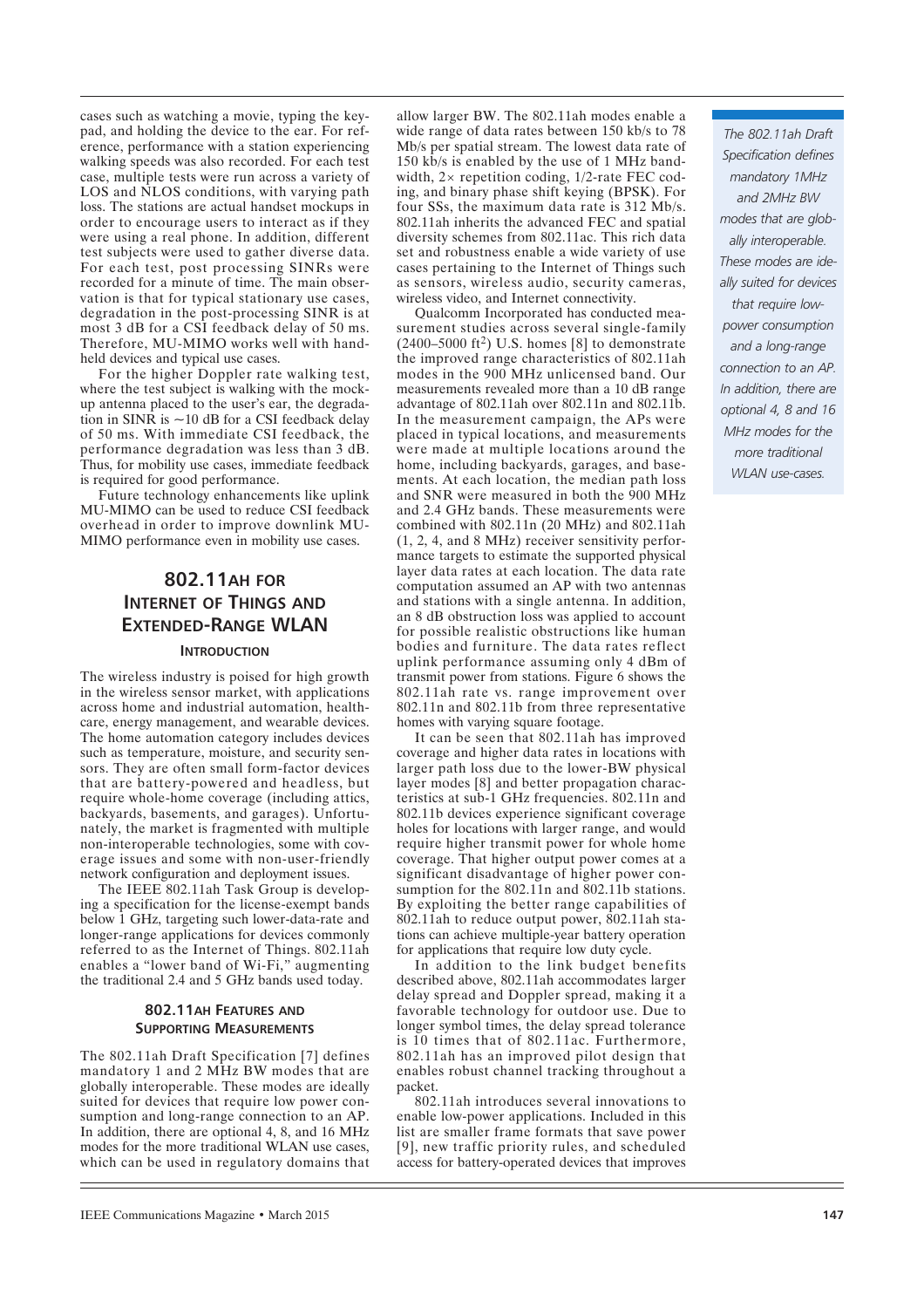latency and reduces collisions. Furthermore, there are more efficient sleep modes that allow a device to remain asleep longer and wake-up more efficiently [10]. In addition, an 802.11ah network can support thousands of devices due to new efficient paging and scheduling mechanisms. 802.11ah also has mechanisms to enable a relay operation that can be used to further extend coverage.



**Figure 6.** Rate and coverage advantage of 802.11ah over 802.11n and 802.11b in single-family homes: a) 2230 ft2 home with basement and yard space (2.4 GHz path losses: 76–104 dB); b) 3500 ft<sup>2</sup> single-family home with two floors  $(2.4 \text{ GHz path losses: } 72-94 \text{ dB})$ ; c)  $4249 \text{ ft}^2$  home with basement, backyard, and front yard (2.4 GHz path losses: 76–98 dB).

The above mentioned technology enhancements, coupled with an ecosystem of interoperable WLAN devices (including smartphones), make 11ah a compelling technology for the Internet-of-Things.

# **EMERGING TECHNOLOGIES**

Due to the overwhelming success of WLAN, improved connection times and throughput performance in crowded networks is an area of concern in the future. Thus, industry efforts have begun to address performance in these scenarios.

# **802.11AI FOR OPTIMIZED CONNECTIVITY EXPERIENCE**

The IEEE 802.11ai Task Group is developing a specification [11] for fast initial link setup (FILS), which promises to address operator concerns about poor offload experience to WLAN. These concerns include significant connection signaling overhead, slow handoff mechanisms between hotspot APs, and "probe storms" that lead to service outage.

802.11ai enhances network connection experience through faster initial link setup time, enabled by defining steps to complete association and authentication with a four-way handshake and IP address assignment in just two round-trip messages [12]. A FILS discovery frame is defined that leads to more efficient and more frequent beacon transmissions, leading to more rapid network detection. AP-to-AP handoff is improved in dense networks by means of a Neighbor AP advertisement and FILS parameter advertisement in beacons and probe responses. Neighbor AP advertisement contains elements such as basic service set identification (BSSID), service set identification (SSID), channel information, and target beacon transmit time (TBTT) offset of neighboring APs. Knowledge of these parameters significantly reduces device network scanning time. FILS parameter advertisement consists of elements such as subnet identifier (ID), authentication domain, and IP address domain of the AP. Knowledge of these parameters helps the device identify the correct APs and enable faster link setup time.

Qualcomm Incorporated has prototyped elements of 802.11ai on commercially available handsets and APs. Assuming a 200 ms authentication server delay, it was observed that 802.11ai significantly reduced handset connection time to a new AP with a different SSID and subnet ID, from approximately 8 s to less than 0.5 s.

802.11ai also reduces probe storms by introducing alternative methods of connection to inefficient Probe Request and Response messages. New efficient messaging is introduced including Broadcast Probe Response, Selective Probe Response based on Probe-Request content, and shorter Probe Response containing only the changed parameters since the last association. The FILS discovery frame, which is sent much more frequently than the legacy beacon, also reduces Probe Request and Response traffic.